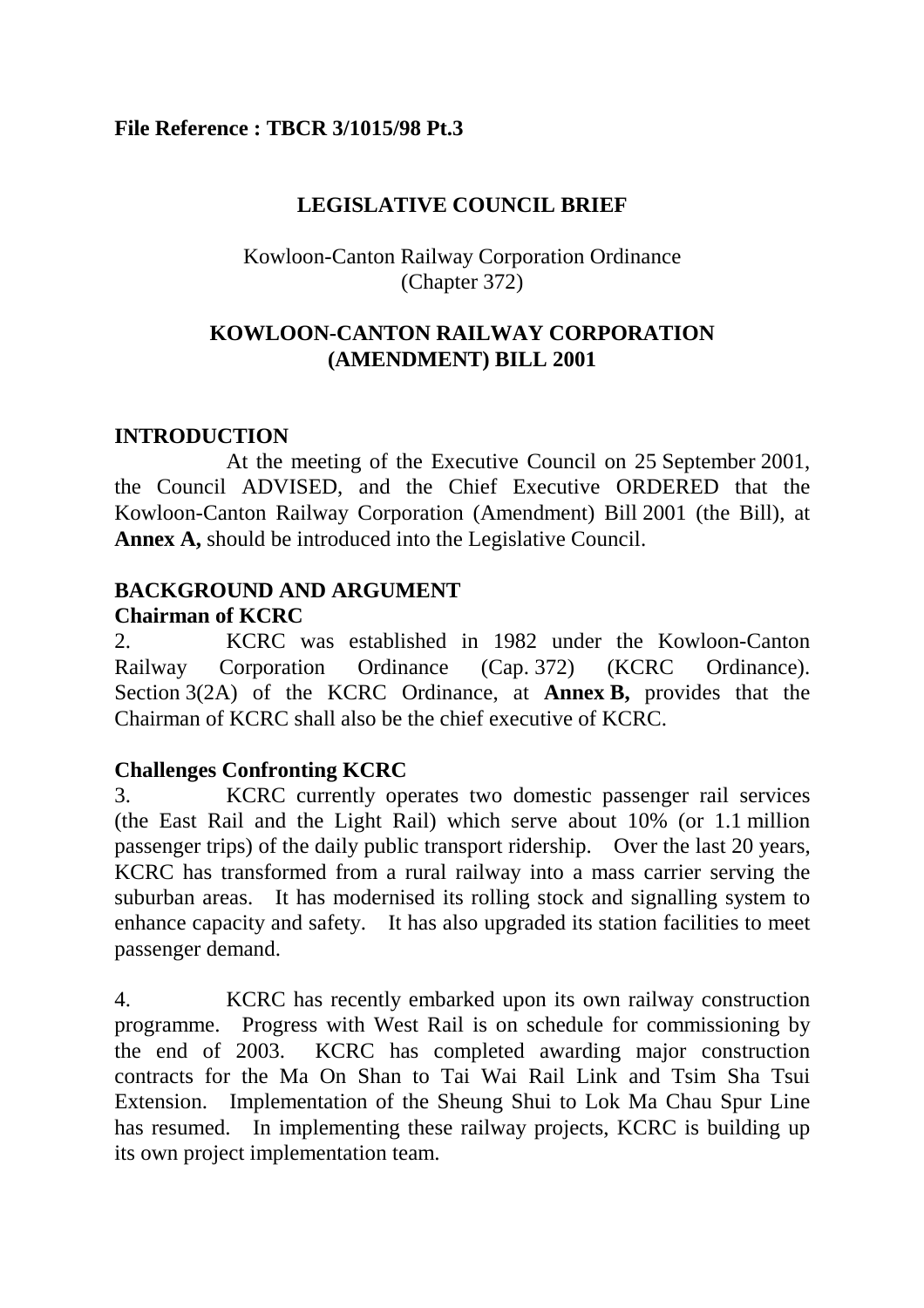5. The transformation of KCRC from a Government Department into a full-fledged commercial operation in the last two decades has been impressive. KCRC has strengthened its management team and strived to project an image of a modern and well-managed commercial undertaking. It has passed the test of independent financial scrutiny by major international investment banks and credit rating agencies and successfully launched its debut 10-year Euro dollar bond issue in 1999.

6. On the other hand, KCRC will have to rise to the challenges of its network expansion. Its programme of committed capital works involves four railway projects (West Rail Phase I, Ma On Shan to Tai Wai Rail Link, Tsim Sha Tsui Extension, Sheung Shui to Lok Ma Chau Spur Line) with a total investment of over \$70 billion, all to be completed within the next few years. During the same period, KCRC will also have to plan for the implementation of its share of railway projects conceived in the Railway Development Strategy 2000 (RDS-2000). Three of the RDS-2000 projects (Kowloon Southern Link, Port Rail Line and Northern Link) will go to KCRC, with two others (Shatin-Central Link and Regional Express Line) to be awarded by competitive bidding. Thus KCRC will be planning for the implementation of between \$20 billion to \$60 billion worth of additional railway works from now to 2016.

7. The challenges on the service side are equally formidable. The patronage of the Kowloon-Canton Railway is projected to reach 2.4 - 3.2 million passenger trips per day in 2011. Expansion of commuter network will bring stronger customer pressure for more and better services. On top of all these, KCRC is expected to play a pivotal role in exploring and expanding medium and long-haul freight service into the hinterland in the wake of the opening of the Western Region and the accession of our country to the World Trade Organisation.

## **Strengthening the Corporate Governance Structure of KCRC**

8. The smooth and timely implementation of the West Rail and East Rail extensions and the provision of an efficient and reliable rail service to a rapidly expanding patronage will be exacting tasks for the KCRC executives. In addition, the mammoth expansion programme of the KCR network envisaged in RDS-2000 demands from the KCRC Board vision, strategic planning and vigilance in public relations handling towards the general public, the lending institutions and the environmental lobby. We believe that it is difficult to achieve optimal results by concentrating these two sets of daunting responsibilities on one single KCRC officer. It is now time to consider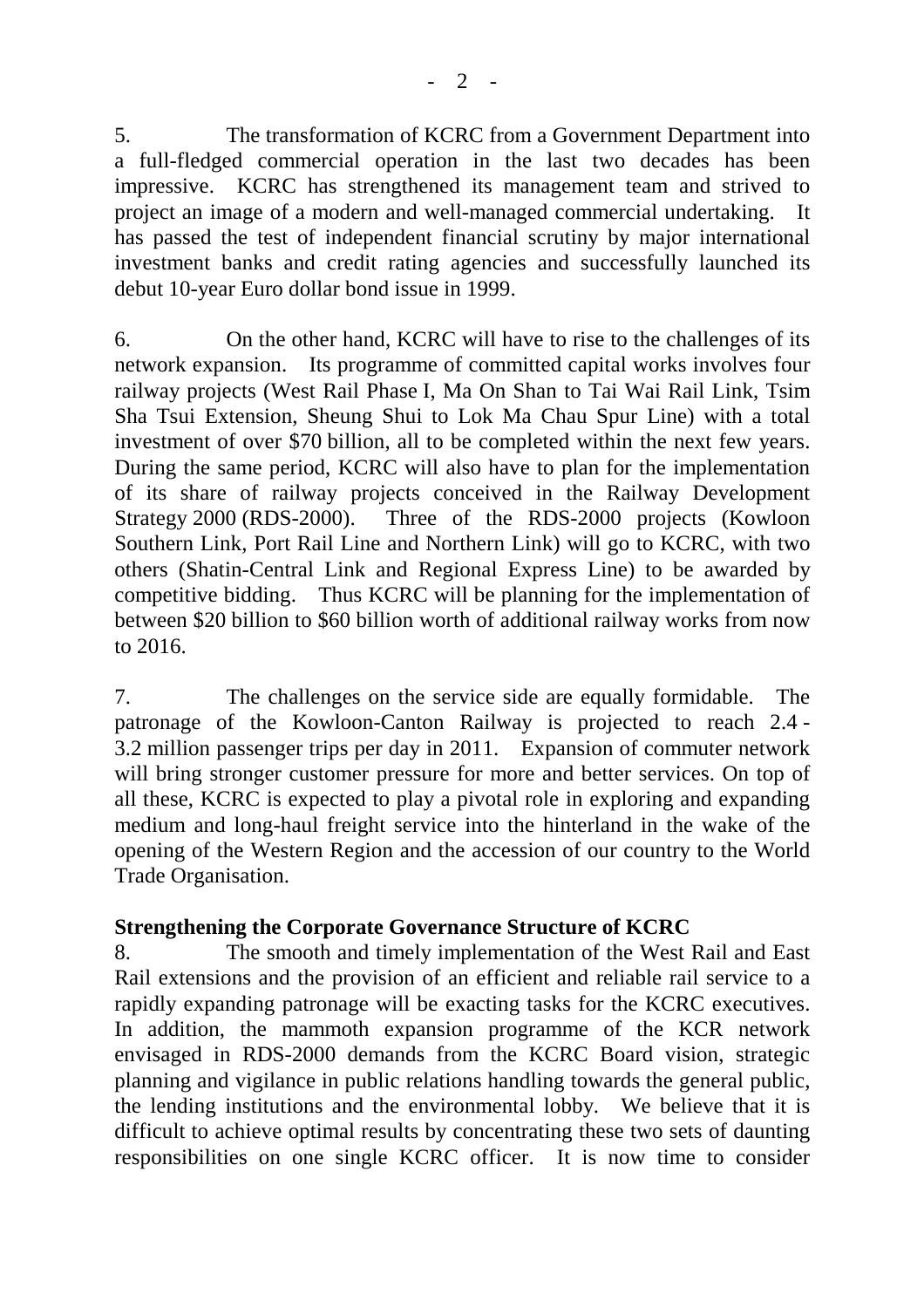separating the functions and duties of the Chairman and the chief executive of KCRC to ensure that both strategic planning and day-to-day management receive the undivided attention they deserve.

9. We believe a part-time Chairman should be appointed to lead the KCRC Board. The Chairman should concentrate on the following tasks -

- (a) reviewing and guiding corporate strategy and business development plans;
- (b) overseeing financial planning, major capital expenditure, acquisition and divestiture;
- (c) setting performance objectives and monitoring the achievement of such objectives by the executives;
- (d) ensuring the adequacy and integrity of the accounting, financial reporting and risk management systems; and
- (e) identifying candidates for key executive positions, overseeing succession planning and determining executive remuneration.

10. The Chief Executive Officer (CEO) of KCRC, who will also be a member of the Board, should focus on -

- (a) implementing the business strategies determined by the Board;
- (b) delivery of operational and financial performance objectives set by the Board;
- (c) day-to-day management of the rail operation and rail construction; and
- (d) internal administration of the Corporation.

11. With the separation of the functions and duties of the Chairman and the CEO, the supervision of the wide range of tasks facing KCRC will be more effective. The Chairman, separate from the executives, will strengthen the independence of the Board and hence its ability to discharge its supervisory functions. The CEO can devote full attention to the day-to-day management of the railway operation and the implementation of committed railway projects.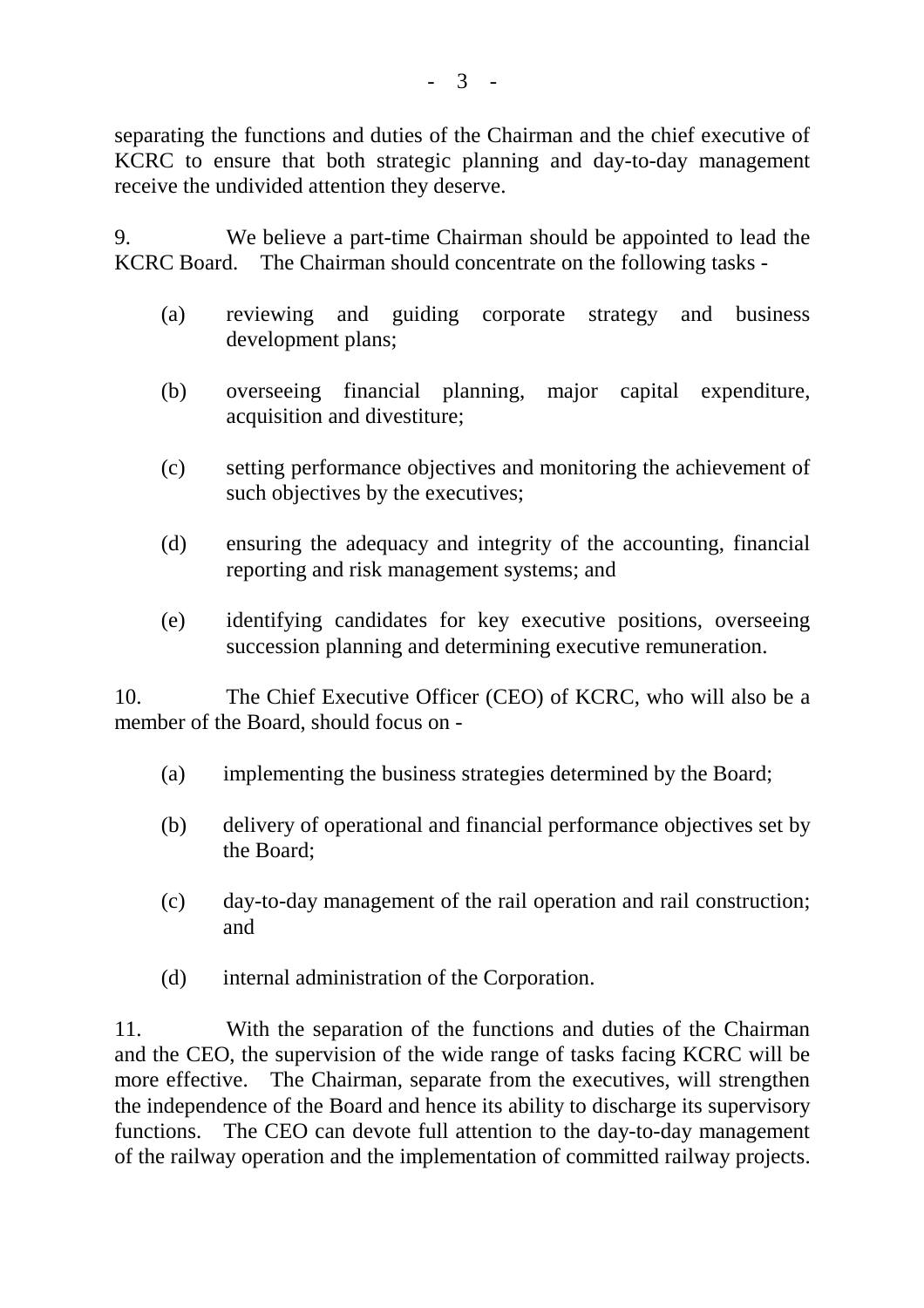This is in keeping with the universal trend in good corporate governance. It is also the model in most public corporations e.g. Airport Authority and Hospital Authority.

### **THE BILL**

12. Clause 3 of the Bill provides for the repeal of Section 3(2A) which makes the Chairman also the chief executive of KCRC and for the creation of the office of the CEO who shall be a member of the Board.

13. Clauses 4, 5, 6(2) and 6(3) of the Bill transfer executive functions relating to the operation of the railway from the Chairman to the CEO. Clause 6(1) provides that the power of KCRC to appoint, suspend or dismiss the CEO shall be subject to the approval of the SAR Chief Executive.

#### **LEGISLATIVE TIMETABLE**

| 14. | The legislative timetable will be -                                              |                   |
|-----|----------------------------------------------------------------------------------|-------------------|
|     | Publication in the Gazette                                                       | 28 September 2001 |
|     | First Reading and Commencement of<br><b>Second Reading Debate</b>                | 31 October 2001   |
|     | <b>Resumption of Second Reading Debate,</b><br>Committee Stage and Third Reading | To be notified    |

## **BASIC LAW IMPLICATIONS**

15. The Department of Justice advises that the Bill is consistent with the Basic Law.

## **HUMAN RIGHTS IMPLICATIONS**

16. The Department of Justice advises that the Bill has no human rights implications.

## **BINDING EFFECT OF THE LEGISLATION**

17. The Bill does not alter the binding effect of the KCRC Ordinance.

## **FINANCIAL AND STAFFING IMPLICATIONS**

18. There are no financial or staffing implications for the Government.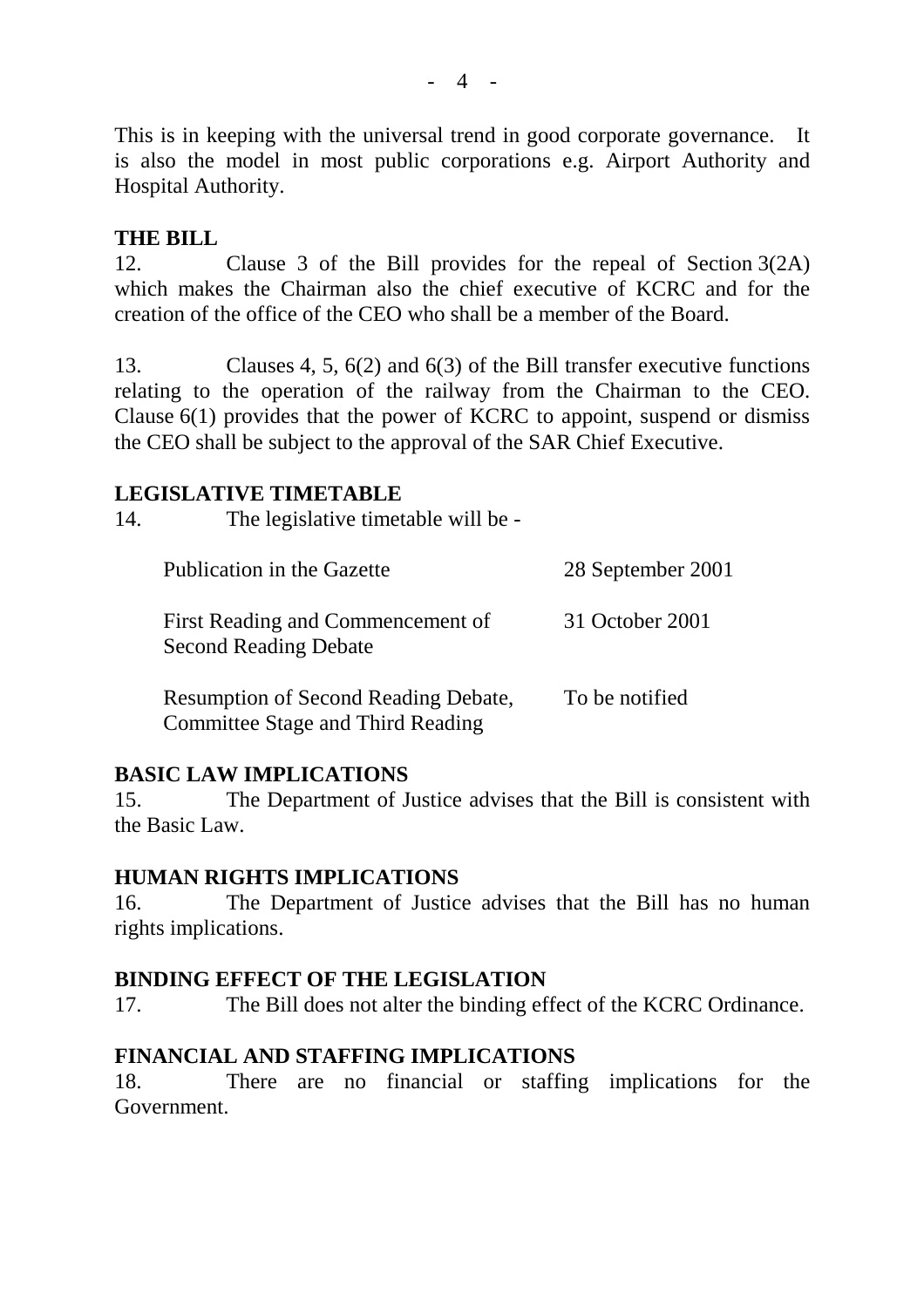#### **PUBLICITY**

19. A press release will be issued on 27 September 2001. A spokesman will be available to answer media inquiries.

#### **ENQUIRIES**

20. For enquiries on this Brief, please contact Mr Roy TANG, Principal Assistant Secretary for Transport, at 2189 2183.

**TRANSPORT BUREAU 27 September 2001**